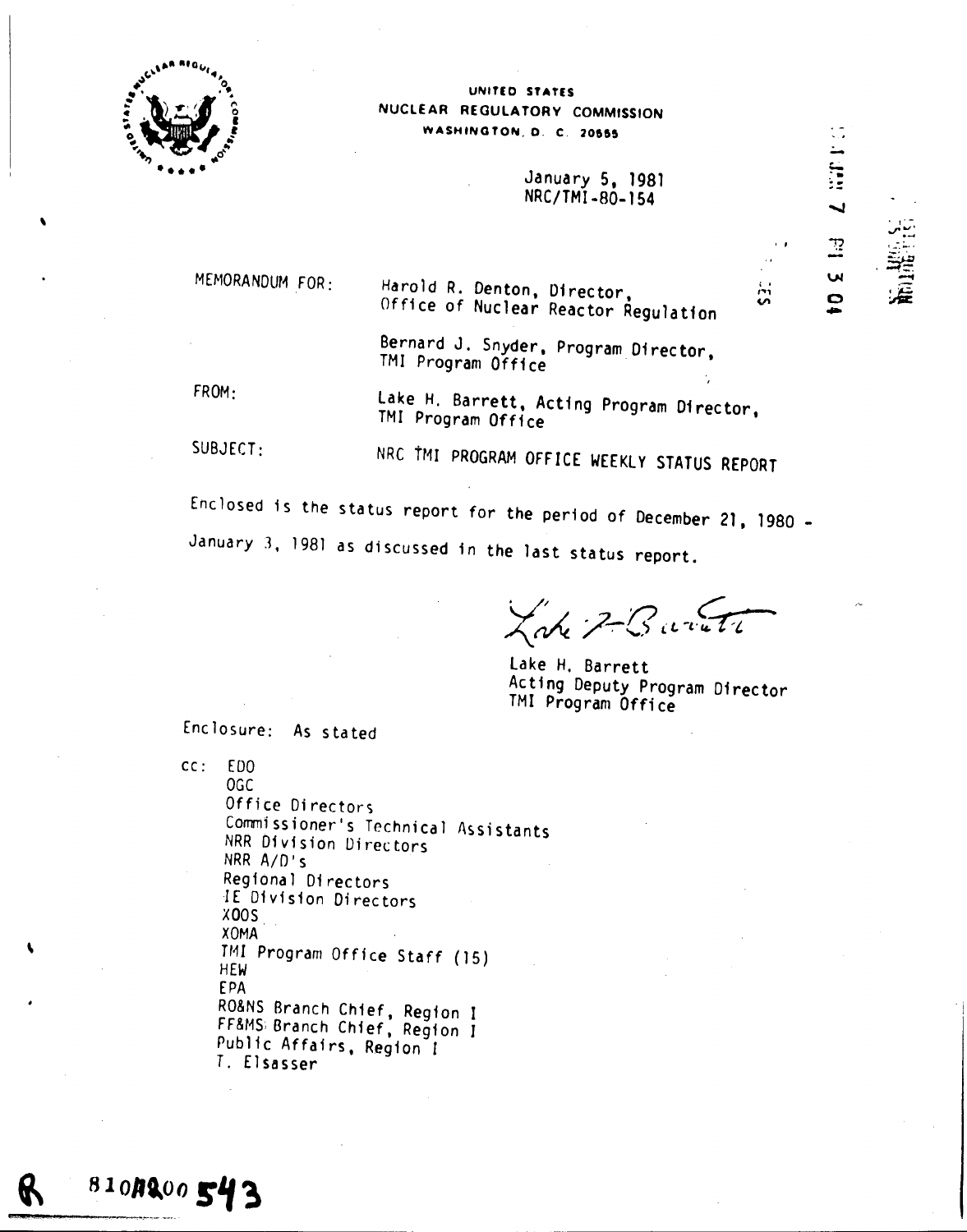# NRC THI PROGRAM OFFICE WEEKLY STATUS REPORT

Week of December 21, 1980-January 3, 1981

Plant Status

 $\mathbf{v}$ 

 $\bullet$ 

Core Cooling Node: Cyclic natural circulation in the "A" reactor coolant system (RCS) loop via the "A" once through steam generator (OTSG), steaming to the main condenser, and RCS loop-A and B cyclic natural circulation to reactor building ambient.

Available Core Cooling Modes: 07SG "B" steaming to the main condenser;<br>long-term cooling "B" (OTSG-B); decay heat removal.

RCS Pressure Control Mode: Standby Pressure Control (SPC) System.

Backup Pressure Control Mode: One of two decay heat removal pumps to supply pressure in conjunction with variable recirculation back to the borated water storage tank (BWST) to provide control of pressure.

Major Parameters (As of 0500, January 5, 1981) (approximate values) Average Incore Thermocouples: 119°F Maximum Incore Thermocouple: 153°F

RCS Loop Temperatures:

| Hot Leg       | 118°F        | 121°F          |
|---------------|--------------|----------------|
| Cn1d Leg (1). | $79^\circ$ F | $86^{\circ}$ F |
| (2)           | 77°F         | 99°F           |

RCS Pressure: 95 psig (DVM)

Pressuri ter Temperature: 69°F

Reactor Fuilding: Temperature: 65°F Water level: Elevation 290.5 ft. (8.0 ft. from floor) via penetration 401 manometer Pressure:  $-0.4$  psig (Heise) Concentration: 1.1 x 10-4 uci/cc (Kr-85) (sample taken 1/2/81)

Effluent\_and\_invironmental\_(Radiological)\_Information

Liquid effluents from TMI site released to the Susquehanna River  $\mathbf{1}$ . after processing, were made within the regulatory limits and in accordance with NRC requirements and City of Lancaster Agreement dated February 27, 1980. The concentrations of radioactive material in the discharged effluent during this weekly period were less than the Lower Limits of Detection (LLD).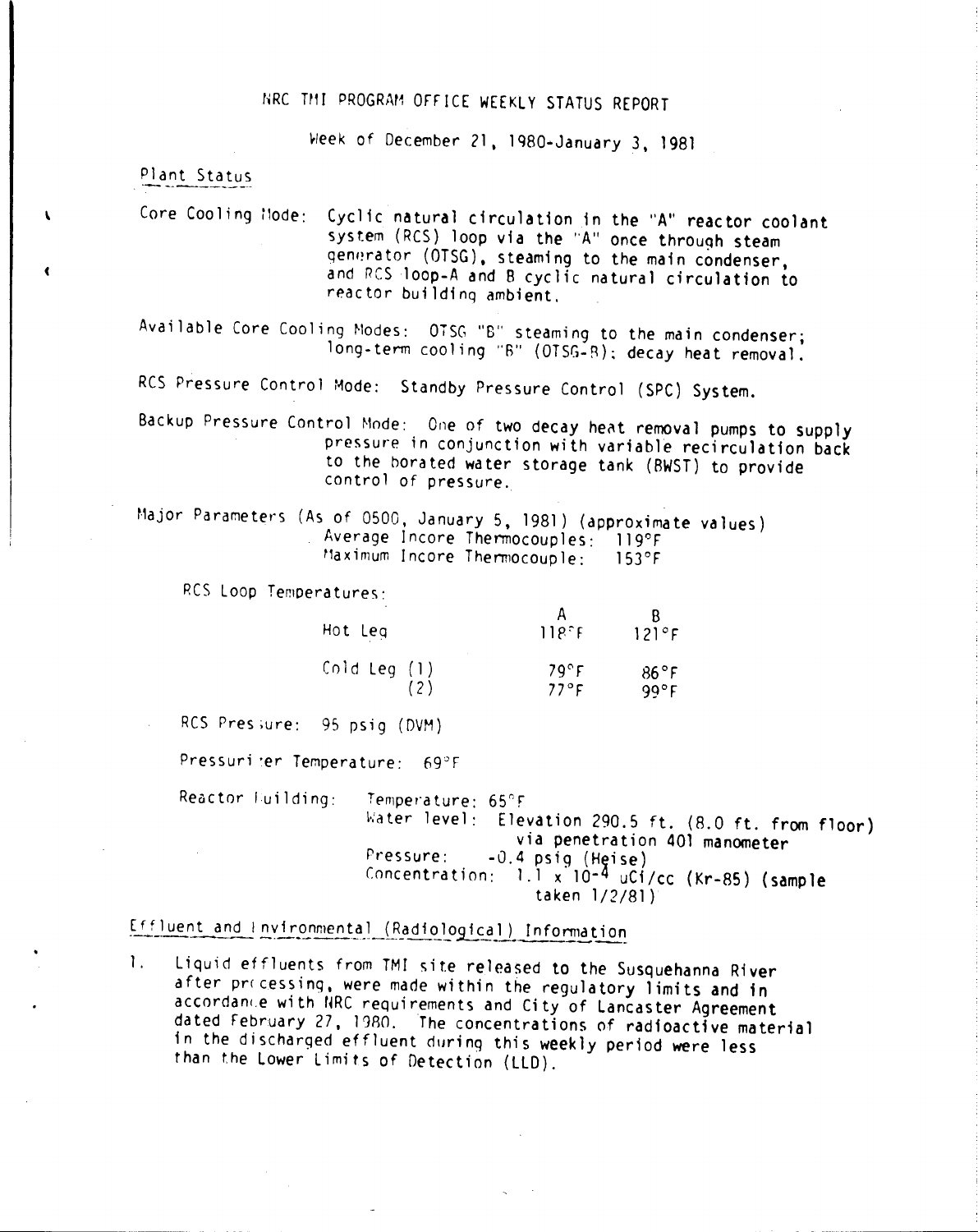- EPA Environmental Data. Results from EPA monitoring of the environment  $\mathcal{Z}$ . around the TMT site were as follows:
	- The EPA measured Krypton-85 (Kr-85) concentrations (pCi/m3) at  $$ several environmental monitoring stations and reported the following results:

| Location                                      | December 12-December 19, 1980 |
|-----------------------------------------------|-------------------------------|
|                                               | (pCi/m <sup>3</sup> )         |
| Rainbridge<br>Goldsboro<br>Observation Center | 25<br>20<br>27                |
| Hiddletown                                    | $\ddot{\phantom{a}}$<br>16    |

All of the above levels of Kr-85 are considered to be background levels.

- No radiation above normally occurring background levels were detected in any of the samples collected from EPA's air and gamma rate networks during the period from December 17 through December 31, 1980.
- NRC Environmental Data. Results from NRC monitoring of the environment 3. around the TMT site were as follows:
	- The following are the NRC air sample analytical results for  $\sim$   $\sim$ the onsite continuous air sampler:

| Sample     | Period                        | 1-131                    | $Cs - 137$       |
|------------|-------------------------------|--------------------------|------------------|
|            | the state and a               | $(\underline{u}C_1/c_0)$ | (uCi/cc)         |
| $HP - 247$ | December 17-December 23, 1930 | $-10.3$ E-14             | $\sim$ 10.3 E-14 |
| $HP-248$   | December 23-December 30, 1980 | $-8.8$ F-14              | $8.8$ E-14       |

- Licensee Radioactive Haterial and Radwaste Shipments.  $4.$ The following shipments were made:
	- On Monday, December 29, 1980, two 40 ml Unit 2 reactor coolant  $\sim$   $\sim$ samples were sent to Babcock and Wilcox (R&U), Lynchburg, Virginia.
	- On Monday, December 29, 1980, 20 metal boxes of Unit 1 non- $\sim$   $\sim$ compacted waste were shipped to the Chem-Nuclear site, Barnwell, South Carolina.

#### Major Activities

 $\langle \cdot | \cdot \rangle_{\perp}$ Reactor Decay Heat Removal. Decay heat removal continues to be removed by steaming (under vacuum conditions) in the "A" Once Through Steam Generator (OTSG) and by heat transfer from reactor coolant system to reactor building ambient. The onsite staff has approved the licensee's proposal (procedure) to use the loss to ambient mode as a means of decay Implementation of the licensee's procedures is expected heat removal next week.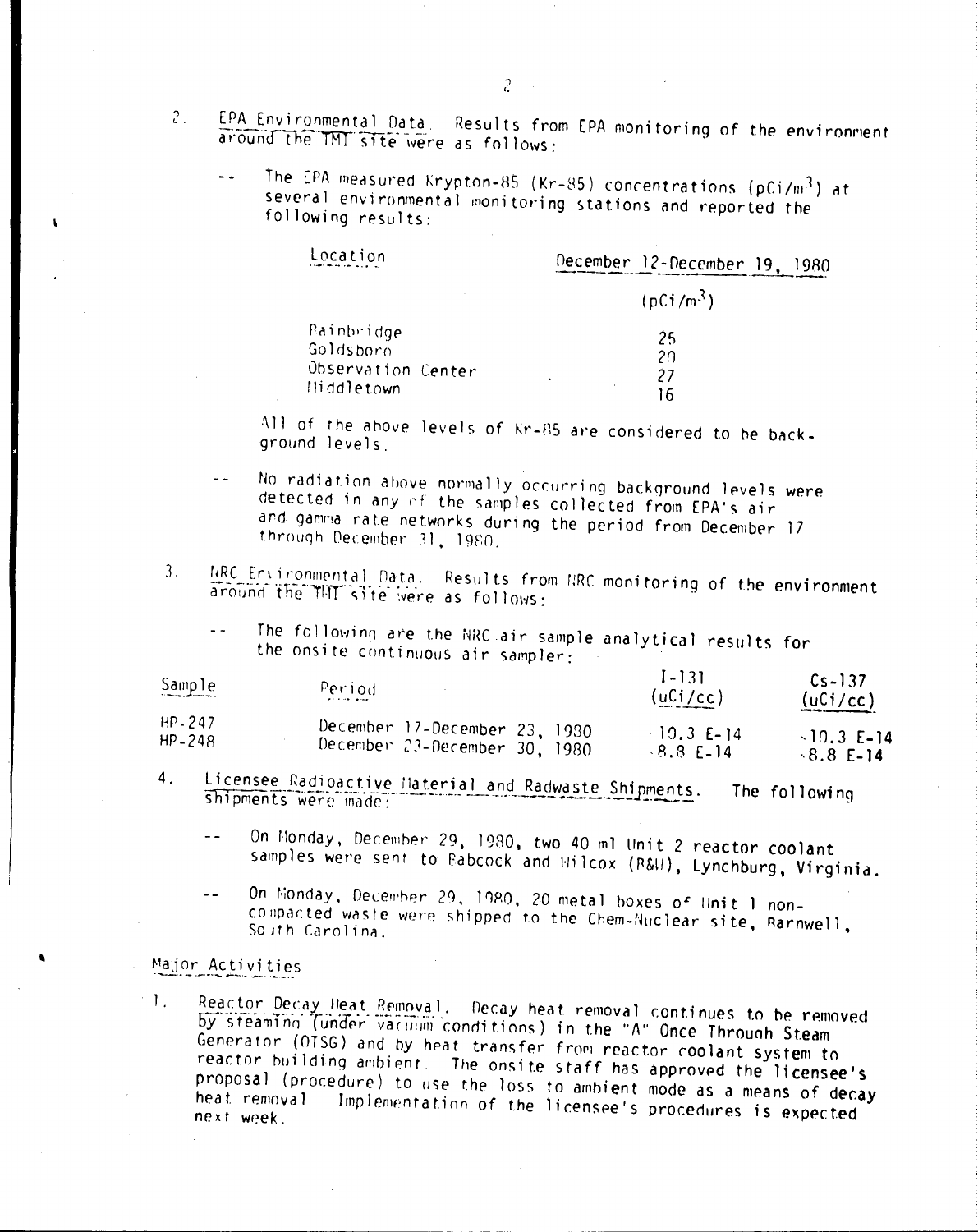<sup>2.</sup> Spent Resin Storage Status Sixty-six spent resin liners generated trom EPICOR I and II are stored in "A" longterm waste storage module Six of the occupied cells contain stacked  $4'$  x 4' liners (two per storage cell). The "B" longterm waste storage module is holding seven spent resin liners with a holding rapacity equivalent to Module  $A''$  (60 cells).

The licensee has continued to relocate liners from the temporal interim storage facility, Only five of the twenty-eight spent resi storage cells hold liners. The final transfers are scheduled for the month of January, 1981.